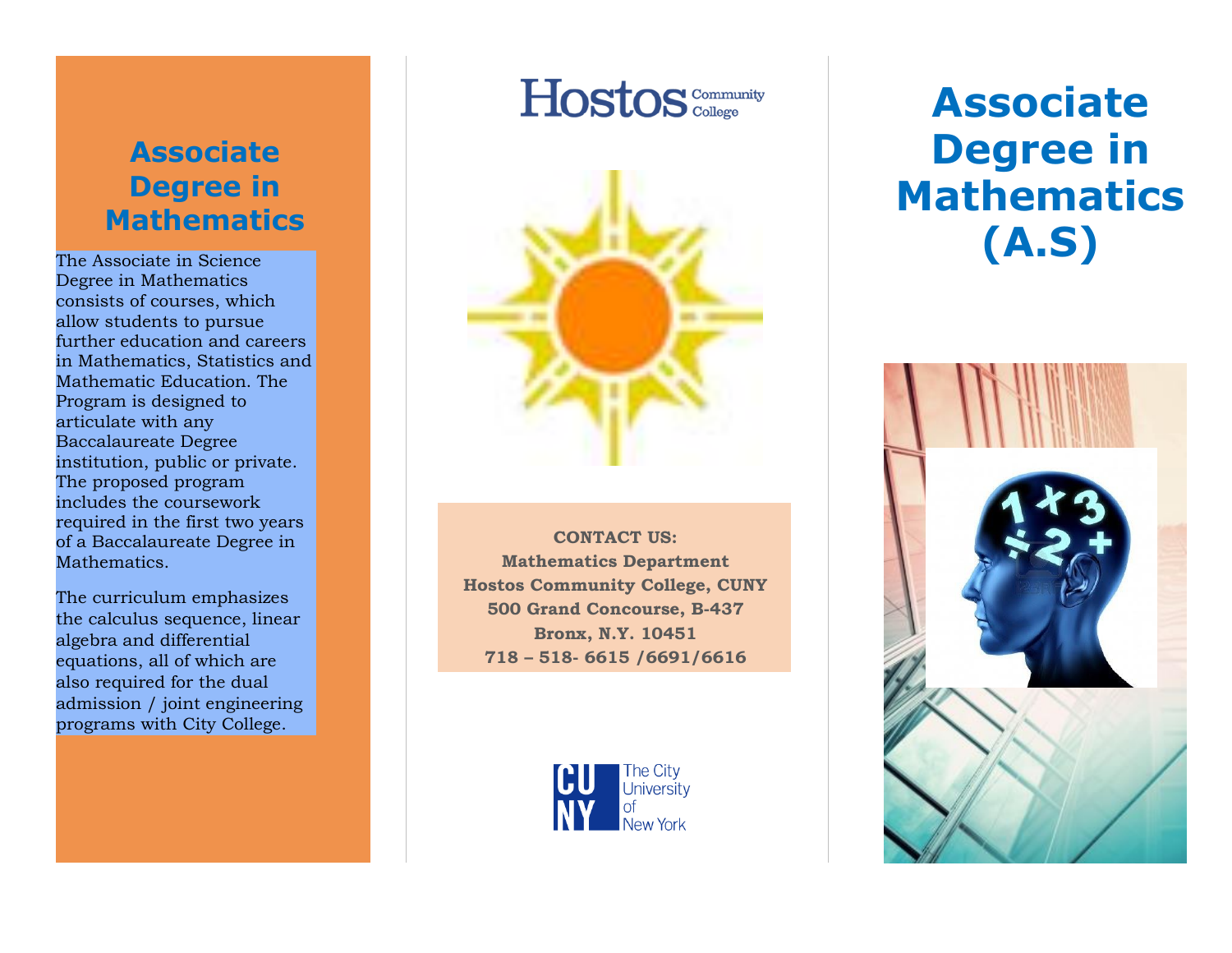## **CUNY PATHWAYS: MATHEMATICS (A.S)**

#### **REQUIRED COMMON CORE**

English Composition  $= 6$ 

ENG 110, 111

Mathematical and Quantitative Reasoning = 4

 $\triangleright$  MAT 210

#### **FLEXIBLE COMMON CORE**

- $\triangleright$  World Cultures and Global Issues = 3
- $\triangleright$  US Experience in Diversity = 3
- $\triangleright$  Creative Expression = 3
- $\triangleright$  Individual and Society = 3
- $\triangleright$  Life and Physical Sciences = 4 BIO 210 or CHE 210 or PHY 210
- $\triangleright$  One additional course from Flexible  $Core = 3$

#### **MAJOR REQUIREMENTS**

- $\triangleright$  MAT 217- Linear Algebra = 4
- $\triangleright$  MAT 220 Calculus II = 4
- $\triangleright$  MAT 310 Calculus III = 4
- $\triangleright$  CSC 215 Modern Programming Or MAT 360 – Differential Equations  $= 3$
- $\triangleright$  Scientific World = 4 BIO 220 or CHE 220 or PHY220
- $\triangleright$  Free Electives = 12

#### HOSTOS COMMUNITY COLLEGE DEGREE PROGRAM

#### **SEMESTER I**

- $\triangleright$  ENG 110- English Composition I = 3
- $\triangleright$  MAT 210- Calculus I = 4
- $\triangleright$  Individual and Society = 3
- $\triangleright$  Creative Expression= 3

**Subtotal = 13**

#### **SEMESTER II**

- $\triangleright$  ENG 111- English Composition II = 3
- $\triangleright$  MAT 220- Calculus II = 4
- $\triangleright$  Life and Physical Sciences = 4
- $\triangleright$  US Experience and Diversity = 3

#### **Subtotal = 14**

### **NOTE:**

**In order to graduate from Hostos Community College, you must take Two (2) Writing Intensive (WI) courses.**

#### HOSTOS COMMUNITY COLLEGE DEGREE PROGRAM

#### **SEMESTER III**

- $\triangleright$  MAT 310- Calculus III = 4
- World Cultures and Global Issues  $=$  3
- $\triangleright$  Scientific World = 4
- $\triangleright$  Free Electives = 6

### **Subtotal = 17**

#### **SEMESTER IV**

- $\triangleright$  MAT 217 Linear Algebra = 4
- $\triangleright$  CSC 215-Modern Programming **OR** MAT 360- Differential Equations  $= 3$
- $\triangleright$  Additional Flexible Core Course  $= 3$
- $\triangleright$  Free Electives = 6

 **Subtotal = 16**

**Total = 60**